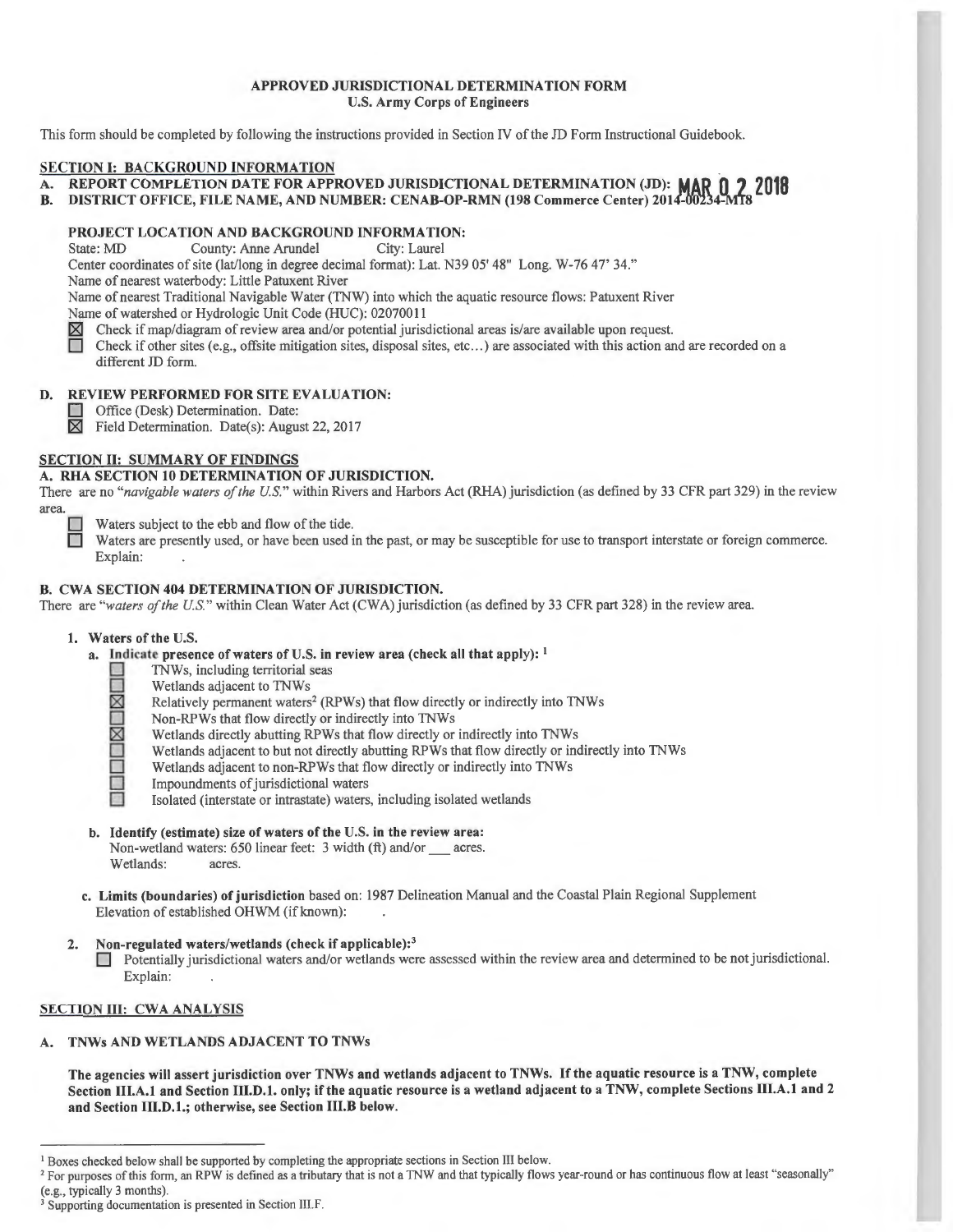#### 1. TNW

Identify TNW:

Summarize rationale supporting determination:

#### 2. Wetland adjacent to TNW

Summarize rationale supporting conclusion that wetland is "adjacent":

### B. CHARACTERISTICS OF TRIBUTARY (THAT IS NOT A TNW) AND ITS ADJACENT WETLANDS (IF ANY):

This section summarizes information regarding characteristics of the tributary and its adjacent wetlands, if any, and it helps determine whether or not the standards for jurisdiction established under *Rapanos* have been met.

The agencies will assert jurisdiction over non-navigable tributaries of TNWs where the tributaries are "relatively permanent waters" (RPWs), i.e. tributaries that typically flow year-round or have continuous flow at least seasonally (e.g., typically 3 months). A wetland that directly abuts an RPW is also jurisdictional. If the aquatic resource is not a TNW, but has year-round (perennial) flow, skip to Section III.D.2. If the aquatic resource is a wetland directly abutting a tributary with perennial flow, skip to Section 111.D.4.

A wetland that is adjacent to but that does not directly abut an RPW requires a significant nexus evaluation. Corps districts and EPA regions will include in the record any available information that documents the existence of a significant nexus between a relatively permanent tributary that is not perennial (and its adjacent wetlands if any) and a traditional navigable water, even though a significant nexus finding is not required as a matter of law.

If the waterbody<sup>4</sup> is not an RPW, or a wetland directly abutting an RPW, a JD will require additional data to determine if the waterbody has a significant nexus with a TNW. If the tributary has adjacent wetlands, the significant nexus evaluation must consider the tributary in combination with all of its adjacent wetlands. This significant nexus evaluation that combines, for analytical purposes, the tributary and all of its adjacent wetlands is used whether the review area identified in the JD request is the tributary, or its adjacent wetlands, or both. If the JD covers a tributary with adjacent wetlands, complete Section 111.B.1 for the tributary, Section 111.B.2 for any onsite wetlands, and Section 111.B.3 for all wetlands adjacent to that tributary, both onsite and offsite. The determination whether a significant nexus exists is determined in Section 111.C below.

1. Characteristics of non-TNWs that flow directly or indirectly into TNW

#### (i) General Area Conditions:

| Watershed size:          | <b>Pick List</b> |
|--------------------------|------------------|
| Drainage area:           | <b>Pick List</b> |
| Average annual rainfall: | inches           |
| Average annual snowfall: | inches           |

#### (ii) Physical Characteristics:

Tributary is:

(a) Relationship with TNW:

Tributary flows directly into TNW.

 $\Box$  Tributary flows through Pick List tributaries before entering TNW.

Project waters are Pick List river miles from TNW. Project waters are Pick List river miles from RPW. Project waters are Pick List aerial (straight) miles from TNW. Project waters are Pick List aerial (straight) miles from RPW. Project waters cross or serve as state boundaries. Explain:

Identify flow route to TNW5: Tributary stream order, if known:

(b) General Tributary Characteristics (check all that apply):<br> **Tributary** is:  $\Box$  Natural

Artificial (man-made). Explain: **D** Manipulated (man-altered). Explain:

Tributary properties with respect to top of bank (estimate): Average width: feet

<sup>5</sup> Flow route can be described by identifying, e.g., tributary a, which flows through the review area, to flow into tributary b, which then flows into TNW.

<sup>&</sup>lt;sup>4</sup> Note that the Instructional Guidebook contains additional information regarding swales, ditches, washes, and erosional features generally and in the arid West.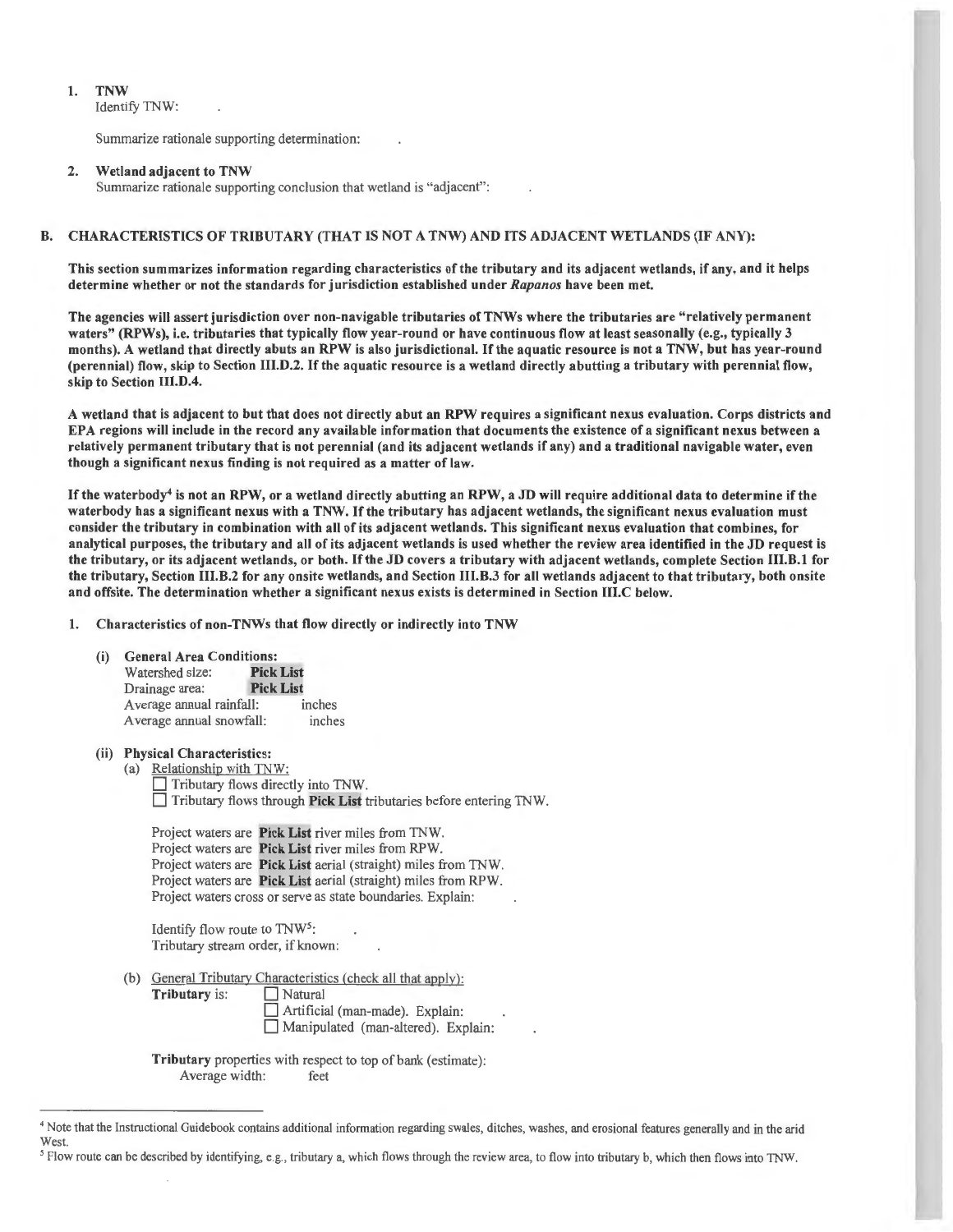| Average depth:<br>feet<br>Average side slopes: Pick List.                                                                                                                                                                                                                                                                                                                                                                                                                                                                                                                                                                                                           |
|---------------------------------------------------------------------------------------------------------------------------------------------------------------------------------------------------------------------------------------------------------------------------------------------------------------------------------------------------------------------------------------------------------------------------------------------------------------------------------------------------------------------------------------------------------------------------------------------------------------------------------------------------------------------|
| Primary tributary substrate composition (check all that apply):<br>$\Box$ Silts<br>Sands<br>Concrete<br>Cobbles<br>Gravel<br>Muck<br>Bedrock<br>Vegetation. Type/% cover:<br>Other. Explain:                                                                                                                                                                                                                                                                                                                                                                                                                                                                        |
| Tributary condition/stability [e.g., highly eroding, sloughing banks]. Explain:<br>Presence of run/riffle/pool complexes. Explain:<br>Tributary geometry: Flate and<br>Tributary gradient (approximate average slope):<br>$\%$                                                                                                                                                                                                                                                                                                                                                                                                                                      |
| $(c)$ Flow:<br>Tributary provides for: Pick List<br>Estimate average number of flow events in review area/year: Pick List<br>Describe flow regime:<br>Other information on duration and volume:<br>Surface flow is: Pick List. Characteristics:<br>Subsurface flow: Pick List. Explain findings:<br>$\Box$ Dye (or other) test performed:                                                                                                                                                                                                                                                                                                                           |
| Tributary has (check all that apply):<br>$\Box$ Bed and banks<br>$\Box$ OHWM <sup>6</sup> (check all indicators that apply):<br>$\Box$ clear, natural line impressed on the bank<br>the presence of litter and debris<br>changes in the character of soil<br>destruction of terrestrial vegetation<br>shelving<br>the presence of wrack line<br>sediment sorting<br>vegetation matted down, bent, or absent<br>leaf litter disturbed or washed away<br>scour<br>sediment deposition<br>multiple observed or predicted flow events<br>water staining<br>abrupt change in plant community<br>$\Box$ other (list):<br>$\Box$ Discontinuous OHWM. <sup>7</sup> Explain: |
| If factors other than the OHWM were used to determine lateral extent of CWA jurisdiction (check all that apply):<br>High Tide Line indicated by:<br>Mean High Water Mark indicated by:<br>$\Box$ oil or scum line along shore objects<br>survey to available datum;<br>fine shell or debris deposits (foreshore)<br>physical markings;<br>ш<br>vegetation lines/changes in vegetation types.<br>physical markings/characteristics<br>tidal gauges<br>other (list):                                                                                                                                                                                                  |
| (iii) Chemical Characteristics:                                                                                                                                                                                                                                                                                                                                                                                                                                                                                                                                                                                                                                     |

Characterize tributary (e.g., water color is clear, discolored, oily film; water quality; general watershed characteristics, etc.). Explain:

Identify specific pollutants, if known:

<sup>6</sup>A natural or man-made discontinuity in the OHWM does not necessarily sever jurisdiction (e.g., where the stream temporarily flows underground, or where the OHWM has been removed by development or agricultural practices). Where there is a break in the OHWM that is unrelated to the waterbody's flow regime (e.g., flow over a rock outcrop or through a culvert), the agencies will look for indicators of flow above and below the break. 7Ibid.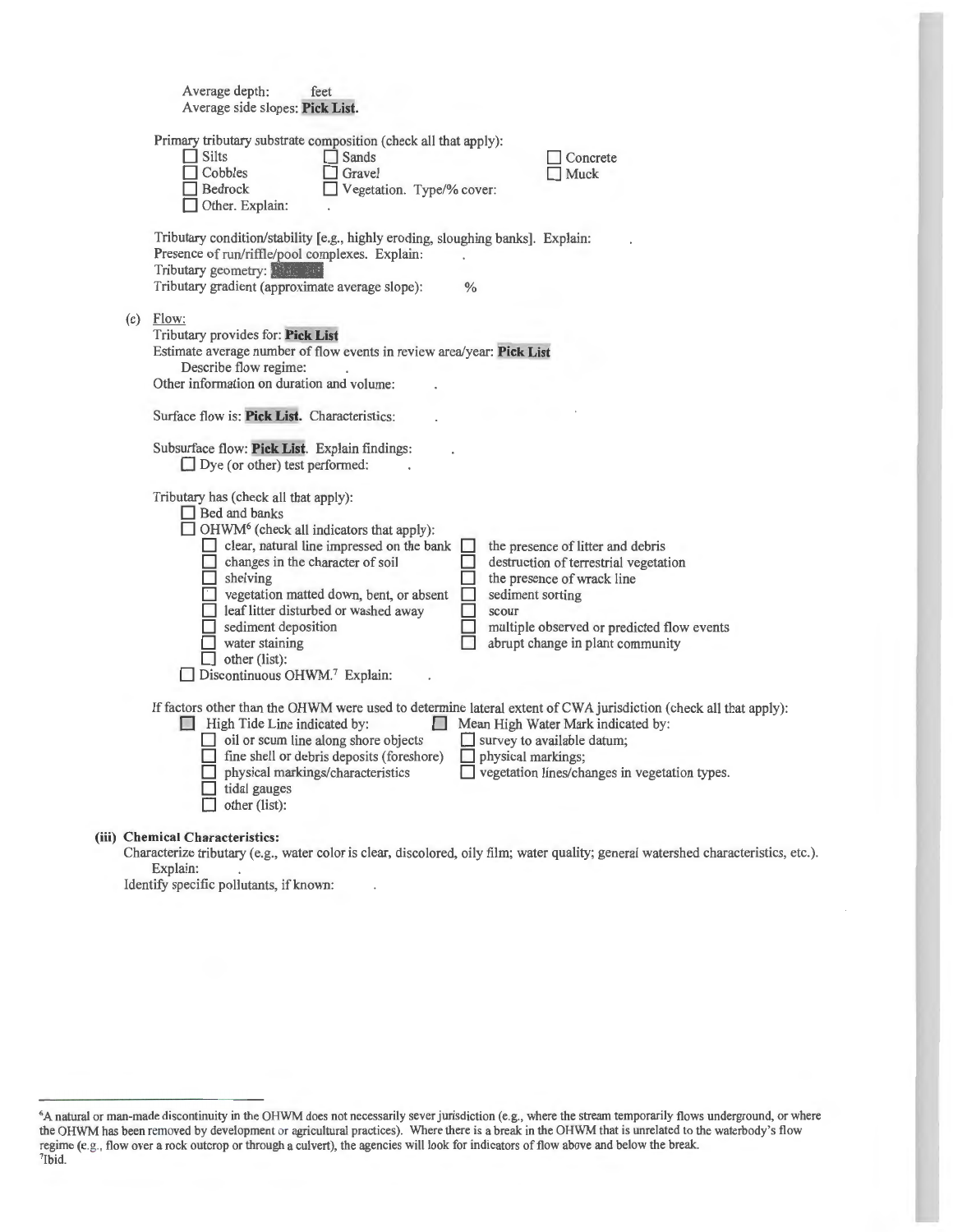#### **(iv) Biological Characteristics. Channel supports (check all that apply):**

- Riparian corridor. Characteristics (type, average width):
- **D** Wetland fringe. Characteristics:<br> **D** Habitat for:
- **Habitat** for:
	- $\Box$  Federally Listed species. Explain findings:
	- $\Box$  Fish/spawn areas. Explain findings:
	- □ Other environmentally-sensitive species. Explain findings:
	- $\Box$  Aquatic/wildlife diversity. Explain findings:

#### **2. Characteristics of wetlands adj acent to non-TNW that fl ow directly or indirectly into TNW**

#### **(i) Physica l Characteristics:**

- (a) General Wetland Characteristics: Properties: Wetland size: acres Wetland type. Explain: Wetland quality. Explain: Project wetlands cross or serve as state boundaries. Explain:
- (b) General Flow Relationship with Non-TNW: Flow is: **Pick List. Explain:**

Surface flow is: **Pick List**  Characteristics:

Subsurface flow: **Pick List**. Explain findings: Dye (or other) test performed:

- (c) Wetland Adjacency Determination with Non-TNW: **Directly abutting** 
	- **D** Not directly abutting
		- Discrete wetland hydrologic connection. Explain:
		- D Ecological connection. Explain:
		- **D** Separated by berm/barrier. Explain:
- (d) Proximity (Relationship) to TNW Project wetlands are Pick List river miles from TNW. Project waters are **Pick List** aerial (straight) miles from TNW. Flow is from: Pick List. Estimate approximate location of wetland as within the Pick List floodplain.

#### **(ii) Chemical Characteristics:**

Characterize wetland system (e.g., water color is clear, brown, oil film on surface; water quality; general watershed characteristics; etc.). Explain: Identify specific pollutants, if known:

#### **(iii) Biological Characteristics. Wetland supports (check all that apply):**

- **D** Riparian buffer. Characteristics (type, average width):
- **D** Vegetation type/percent cover. Explain:
- **D** Habitat for:
	- $\Box$  Federally Listed species. Explain findings:
	- **D** Fish/spawn areas. Explain findings:
	- $\Box$  Other environmentally-sensitive species. Explain findings:
	- $\Box$  Aquatic/wildlife diversity. Explain findings:

# **3. Characteristics of all wetlands adj acent to the tributary (if any)**

All wetland(s) being considered in the cumulative analysis: **Pick List**  Approximately () acres in total are being considered in the cumulative analysis.

For each wetland, specify the following:

Directly abuts? (Y/N) Size (in acres) Directly abuts? (Y/N) Size (in acres)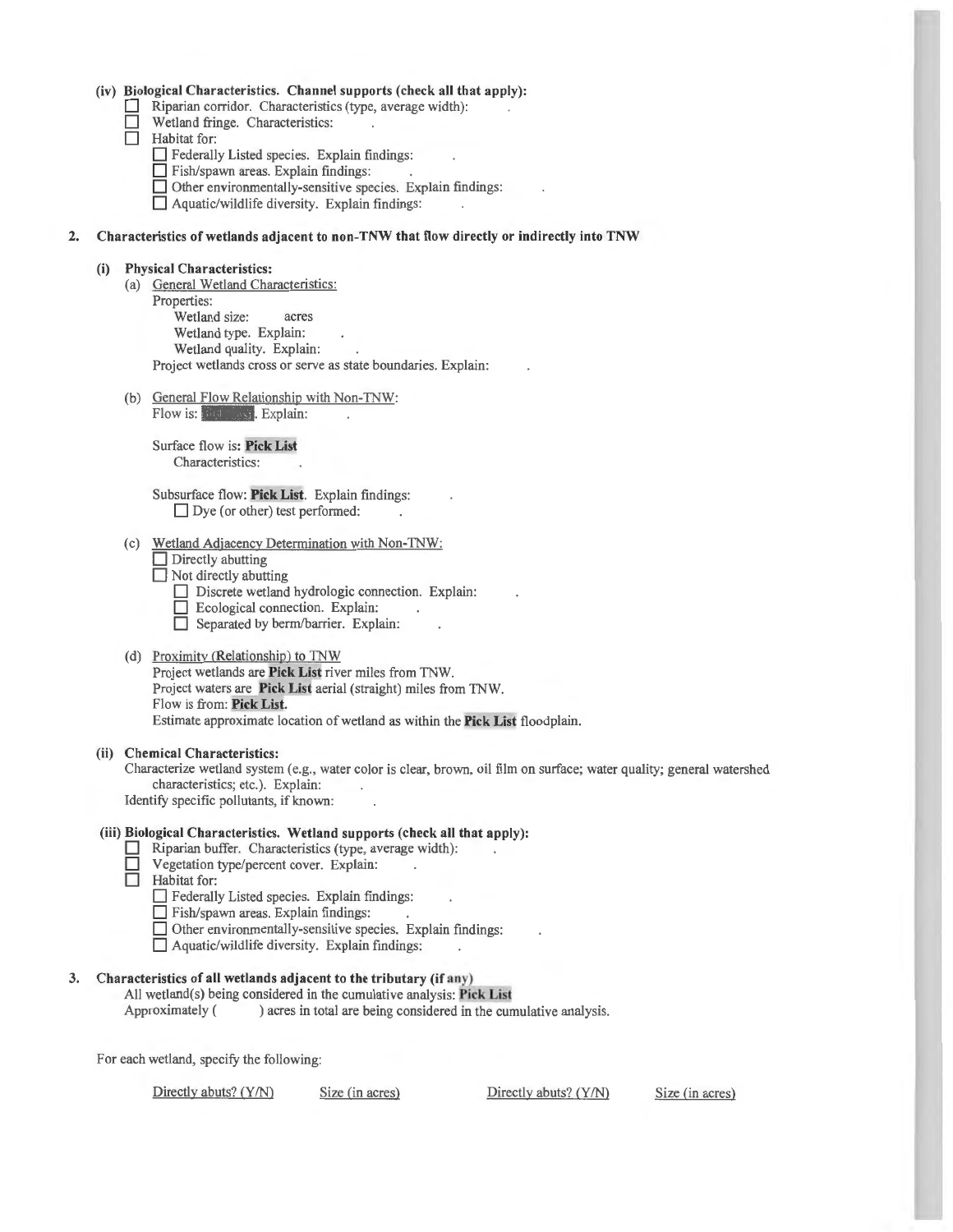## C. SIGNIFICANT NEXUS DETERMINATION

A significant nexus analysis will assess the flow characteristics and functions of the tributary itself and the functions performed by any wetlands adjacent to the tributary to determine if they significantly affect the chemical, physical, and biological integrity of a TNW. For each of the following situations, a significant nexus exists if the tributary, in combination with all of its adjacent wetlands, has more than a speculative or insubstantial effect on the chemical, physical and/or biological integrity of a TNW. Considerations when evaluating significant nexus include, but are not limited to the volume, duration, and frequency of the flow of water in the tributary and its proximity to a TNW, and the functions performed by the tributary and all its adjacent wetlands. It is not appropriate to determine significant nexus based solely on any specific threshold of distance (e.g. between a tributary and its adjacent wetland or between a tributary and the TNW). Similarly, the fact an adjacent wetland lies within or outside of a floodplain is not solely determinative of significant nexus.

#### Draw connections between the features documented and the effects on the TNW, as identified in the *Rapanos* Guidance and discussed in the Instructional Guidebook. Factors to consider include, for example:

- Does the tributary, in combination with its adjacent wetlands (if any), have the capacity to carry pollutants or flood waters to TNWs, or to reduce the amount of pollutants or flood waters reaching a TNW?
- Does the tributary, in combination with its adjacent wetlands (if any), provide habitat and lifecycle support functions for fish and other species, such as feeding, nesting, spawning, or rearing young for species that are present in the TNW?
- Does the tributary, in combination with its adjacent wetlands (if any), have the capacity to transfer nutrients and organic carbon that support downstream foodwebs?
- Does the tributary, in combination with its adjacent wetlands (if any), have other relationships to the physical, chemical, or biological integrity of the TNW?

#### Note: the above list of considerations is not inclusive and other functions observed or known to occur should be documented below:

- I. Significant nexus findings for non-RPW that has no adjacent wetlands and flows directly or indirectly into TNWs. Explain findings of presence or absence of significant nexus below, based on the tributary itself, then go to Section III.D:
- 2. Significant nexus findings for non-RPW and its adjacent wetlands, where the non-RPW flows directly or indirectly into TNWs. Explain findings of presence or absence of significant nexus below, based on the tributary in combination with all of its adjacent wetlands, then go to Section III.D:
- 3. Significant nexus findings for wetlands adjacent to an RPW but that do not directly abut the RPW. Explain findings of presence or absence of significant nexus below, based on the tributary in combination with all of its adjacent wetlands, then go to Section III.D:

#### D. DETERMINATIONS OF JURISDICTIONAL FINDINGS. THE SUBJECT WATERS/WETLANDS ARE (CHECK ALL THAT APPLY):

- I. TNWs and Adjacent Wetlands. Check all that apply and provide size estimates in review area: TNWs: linear feet width (ft), Or, acres. **D** Wetlands adjacent to TNWs: acres.
- 2. RPWs that flow directly or indirectly into TNWs.

0 Tributaries ofTNWs where tributaries typically flow year-round are jurisdictional. Provide data and rationale indicating that tributary is perennial:

 $\boxtimes$  Tributaries of TNW where tributaries have continuous flow "seasonally" (e.g., typically three months each year) are jurisdictional. Data supporting this conclusion is provided at Section IIl.B. Provide rationale indicating that tributary flows seasonally: During the Corps site visit on August 22, 2017, the stream channels were observed having base flow, as well as during previous site visits by the consultant. In combination with its adjacent wetlands, the stream channels had flow seasonally.

Provide "estimates" for jurisdictional waters in the review area (check all that apply):

 $\boxtimes$  Tributary waters: 650 linear feet 3 width (ft). Other non-wetland waters: acres. Identify type(s) of waters: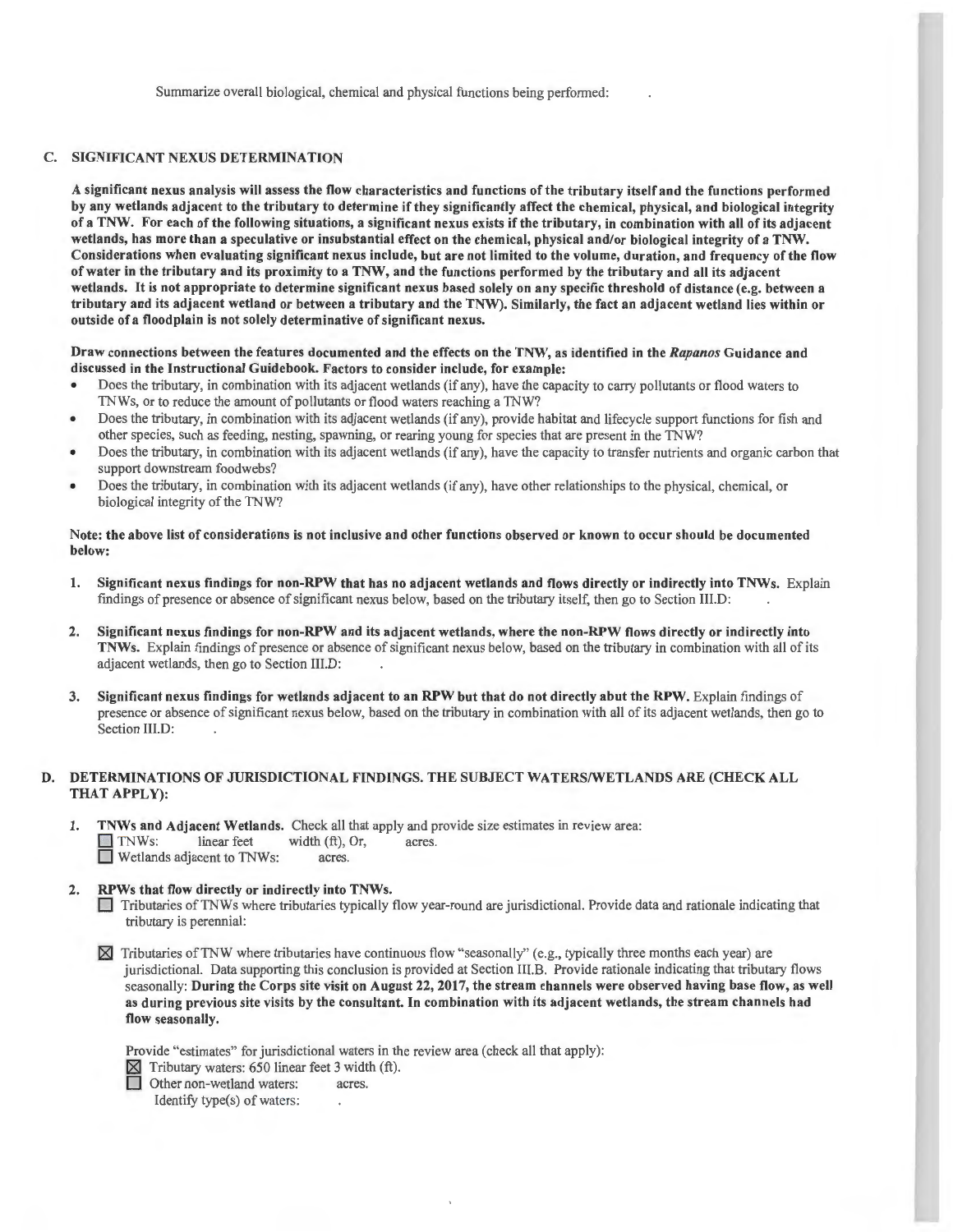#### 3. Non-RPWs<sup>8</sup> that flow directly or indirectly into TNWs.

 $\Box$  Waterbody that is not a TNW or an RPW, but flows directly or indirectly into a TNW, and it has a significant nexus with a TN W is jurisdictional. Data supporting this conclusion is provided at Section III.C.

Provide estimates for jurisdictional waters within the review area (check all that apply):<br>  $\Box$  Tributary waters: linear feet width (ft).

- Tributary waters: linear feet<br>
Other non-wetland waters: acres.
- Other non-wetland waters:

Identify type(s) of waters:

4. Wetlands directly abutting an RPW that flow directly or indirectly into TNWs.<br> $\boxtimes$  Wetlands directly abut RPW and thus are jurisdictional as adjacent wetlands.

Wetlands directly abut RPW and thus are jurisdictional as adjacent wetlands.

- $\Box$  Wetlands directly abutting an RPW where tributaries typically flow year-round. Provide data and rationale indicating that tributary is perennial in Section 111. D.2, above. Provide rationale indicating that wetland is directly abutting an RPW:
- ~ Wetlands directly abutti ng an RPW where tributaries typically fl ow "seasonally." Provide data indicating that tributary is seasonal in Section III.B and rationale in Section III.D.2, above. Provide rationale indicating that wetland is directly abutting an RPW: During the Corps site visit the wetland was observed as directly abutting (i.e., touching) the stream channels. There are no berms or barriers that separate the wetlands from the stream channel, hydrology flows between the two systems freely.

Provide acreage "estimates" for jurisdictional wetlands in the review area: .25 acres.

#### 5. Wetlands adjacent to but not directly abutting an RPW that flow directly or indirectly into TNWs.

D Wetlands that do not directly abut an RPW, but when considered in combination with the tributary to which they are adjacent and with similarly situated adjacent wetlands, have a significant nexus with a TN W are jurisidictional. Data supporting this conclusion is provided at Section III.C.

Provide acreage estimates for jurisdictional wetlands in the review area: acres.

#### 6. Wetlands adjacent to non-RPWs that flow directly or indirectly into TNWs.

 $\Box$  Wetlands adjacent to such waters, and have when considered in combination with the tributary to which they are adjacent and with similarly situated adjacent wetlands, have a significant nexus with a TNW are jurisdictional. Data supporting this conclusion is provided at Section III.C.

Provide estimates for jurisdictional wetlands in the review area: acres.

#### 7. Impoundments of jurisdictional waters.<sup>9</sup>

- As a general rule, the impoundment of a jurisdictional tributary remains jurisdictional.
- Demonstrate that impoundment was created from "waters of the U.S.," or
- Demonstrate that water meets the criteria for one of the categories presented above (1-6), or<br>Demonstrate that water is isolated with a nexus to commerce (see E below).
- Demonstrate that water is isolated with a nexus to commerce (see E below).

#### ISOLATED [INTERSTATE OR INTRA-STATE] WATERS, INCLUDING ISOLATED WETLANDS, THE USE, DEGRADATION OR DESTRUCTION OF WHICH COULD AFFECT INTERSTATE COMMERCE, INCLUDING ANY SUCH WATERS (CHECK ALL THAT APPLY):<sup>10</sup>

 $\Box$  which are or could be used by interstate or foreign travelers for recreational or other purposes.

For from which fish or shellfish are or could be taken and sold in interstate or foreign commerce.

 $\Box$  which are or could be used for industrial purposes by industries in interstate commerce.

**El** Interstate isolated waters. Explain:

Other factors. Explain:

Identify water body and summarize rationale supporting determination:

Provide estimates for jurisdictional waters in the review area (check all that apply): Tributary waters: linear feet width (ft). Other non-wetland waters: acres.

Identify type(s) of waters:

<sup>&</sup>lt;sup>8</sup>See Footnote #3.

<sup>&</sup>lt;sup>9</sup> To complete the analysis refer to the key in Section III.D.6 of the Instructional Guidebook.<br><sup>10</sup> Prior to asserting or declining CWA jurisdiction based solely on this category, Corps Districts will elevate the action review consistent with the process described in the Corps/EPA Memorandum Regarding CWA Act Jurisdiction Following Rapanos.